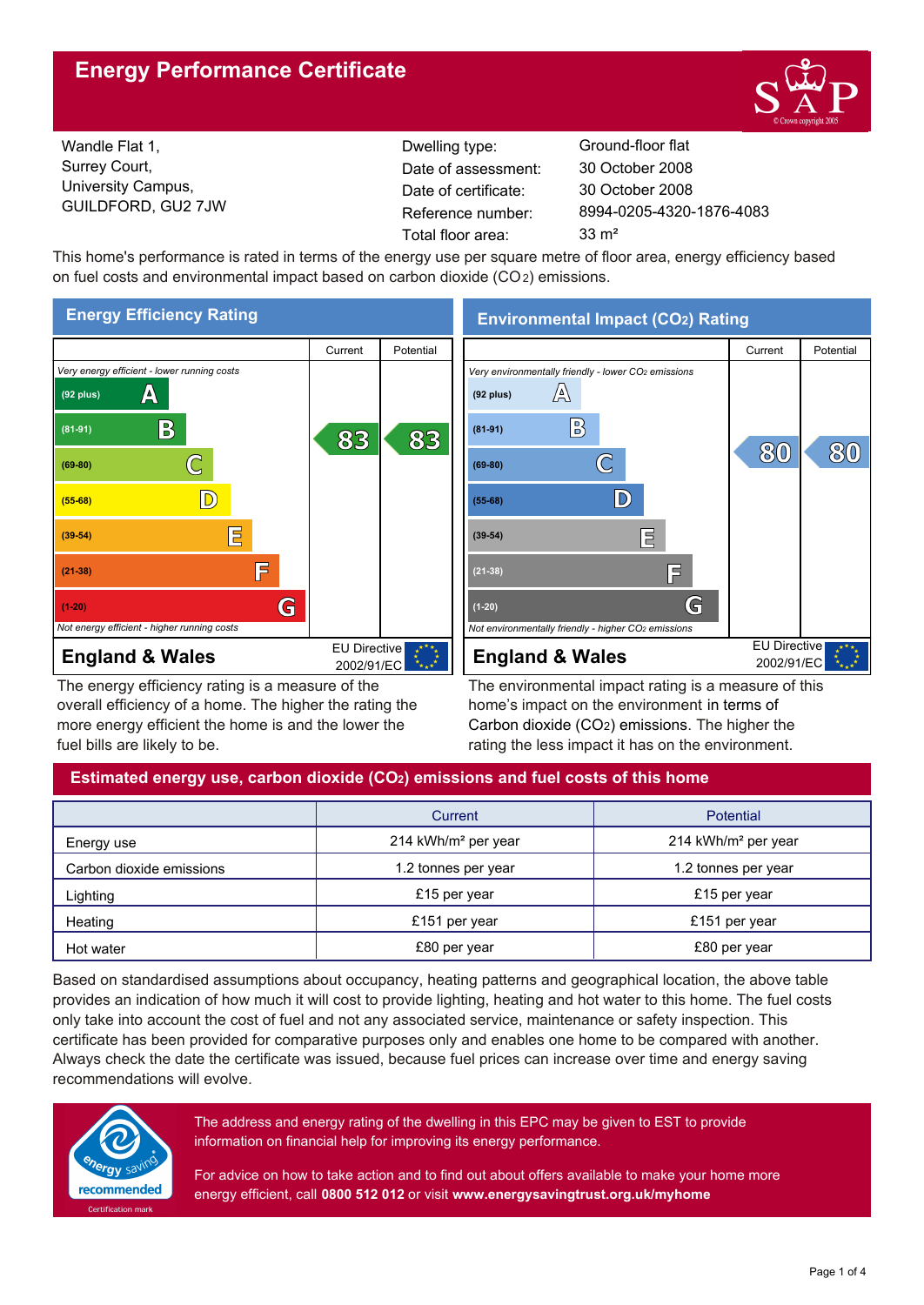#### **About this document**

The Energy Performance Certificate for this dwelling was produced following an energy assessment undertaken by a qualified assessor, accredited by Elmhurst Energy Systems, to a scheme authorised by the Government. This certificate was produced using the RdSAP 2005 assessment methodology and has been produced under the Energy Performance of Buildings (Certificates and Inspections) (England and Wales) Regulations 2007 as amended. A copy of the certificate has been lodged on a national register.

| Assessor's accreditation number: | EES/002004                                     |
|----------------------------------|------------------------------------------------|
| Assessor's name:                 | Gary John Ryan                                 |
| Company name/trading name:       | <b>Energy Assess UK Limited</b>                |
| Address:                         | 5 Bryanstone Close, Guildford, Surrey, GU2 9UJ |
| Phone number:                    | 07894 801 963                                  |
| Fax number:                      | 01483 829557                                   |
| E-mail address:                  | gary@energyassessuk.com                        |
| Related party disclosure:        |                                                |

#### **If you have a complaint or wish to confirm that the certificate is genuine**

Details of the assessor and the relevant accreditation scheme are as above. You can get contact details of the accreditation scheme from their website at www.elmhurstenergy.co.uk together with details of their procedures for confirming authenticity of a certificate and for making a complaint.

#### **About the building's performance ratings**

The ratings on the certificate provide a measure of the building's overall energy efficiency and its environmental impact, calculated in accordance with a national methodology that takes into account factors such as insulation, heating and hot water systems, ventilation and fuels used. The average Energy Efficiency Rating for a dwelling in England and Wales is band E (rating 46).

Not all buildings are used in the same way, so energy ratings use 'standard occupancy' assumptions which may be different from the specific way you use your home. Different methods of calculation are used for homes and for other buildings. Details can be found at www.communities.gov.uk/epbd.

Buildings that are more energy efficient use less energy, save money and help protect the environment. A building with a rating of 100 would cost almost nothing to heat and light and would cause almost no carbon emissions. The potential ratings on the certificate describe how close this building could get to 100 if all the cost effective recommended improvements were implemented.

#### **About the impact of buildings on the environment**

One of the biggest contributors to global warming is carbon dioxide. The way we use energy in buildings causes emissions of carbon. The energy we use for heating, lighting and power in homes produces over a quarter of the UK's carbon dioxide emissions and other buildings produce a further one-sixth.

The average household causes about 6 tonnes of carbon dioxide every year. Adopting the recommendations in this report can reduce emissions and protect the environment. You could reduce emissions even more by switching to renewable energy sources. In addition there are many simple everyday measures that will save money, improve comfort and reduce the impact on the environment. Some examples are given at the end of this report.

#### **Visit the Government's website at www.communities.gov.uk/epbd to:**

- Find how to confirm the authenticity of an energy performance certificate
- Find how to make a complaint about a certificate or the assessor who produced it •
- Learn more about the national register where this certificate has been lodged •
- Learn more about energy efficiency and reducing energy consumption •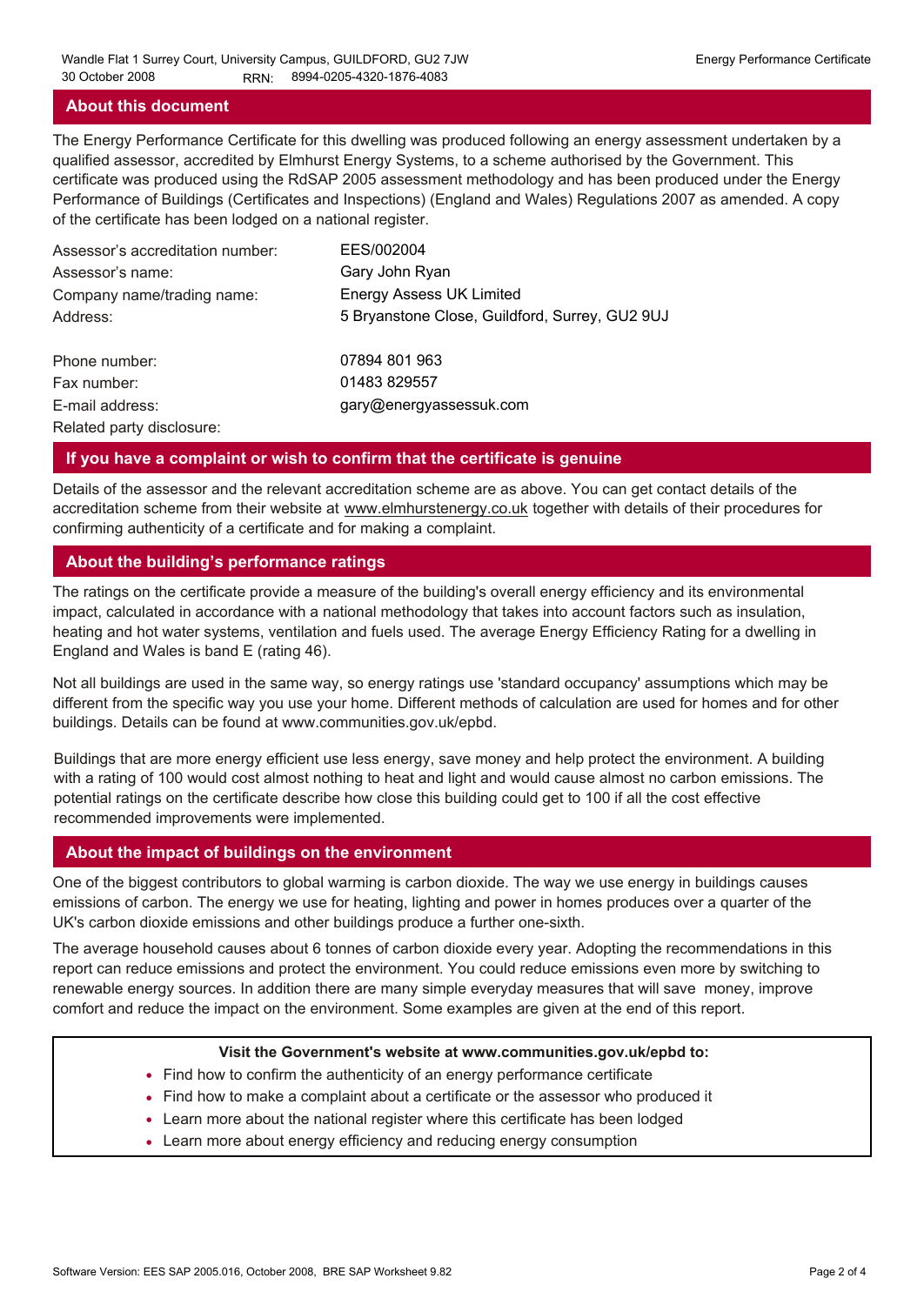# Recommended measures to improve this home's energy performance

Wandle Flat 1, Surrey Court, University Campus, GUILDFORD, GU2 7JW Date of certificate:

Reference number: 8994-0205-4320-1876-4083 30 October 2008

## **Summary of this home's energy performance related features**

The following is an assessment of the key individual elements that have an impact on this home's performance rating. Each element is assessed against the following scale: Very poor / Poor / Average / Good / Very good.

| <b>Elements</b>                           | Description                                                        | Current performance      |                 |
|-------------------------------------------|--------------------------------------------------------------------|--------------------------|-----------------|
|                                           |                                                                    | <b>Energy Efficiency</b> | Environmental   |
| Walls                                     | Cavity wall, filled cavity                                         | Good                     | Good            |
| Roof                                      | (another dwelling above)                                           |                          |                 |
| Floor                                     | Solid, no insulation (assumed)                                     |                          |                 |
| Windows                                   | Fully double glazed                                                | Good                     | Good            |
| Main heating                              | Community scheme                                                   | Good                     | Good            |
| Main heating controls                     | Flat rate charging, no thermostatic control of room<br>temperature | Very poor                | Very poor       |
| Secondary heating                         | None                                                               |                          |                 |
| Hot water                                 | From main system                                                   | Very good                | Very good       |
| Lighting                                  | Low energy lighting in all fixed outlets                           | Very good                | Very good       |
| Current energy efficiency rating          |                                                                    | <b>B</b> 83              |                 |
| Current environmental impact (CO2) rating |                                                                    |                          | C <sub>80</sub> |

## **Low and zero carbon energy sources**

None

## **Recommendations**

None

## **Further measures to achieve even higher standards**

None